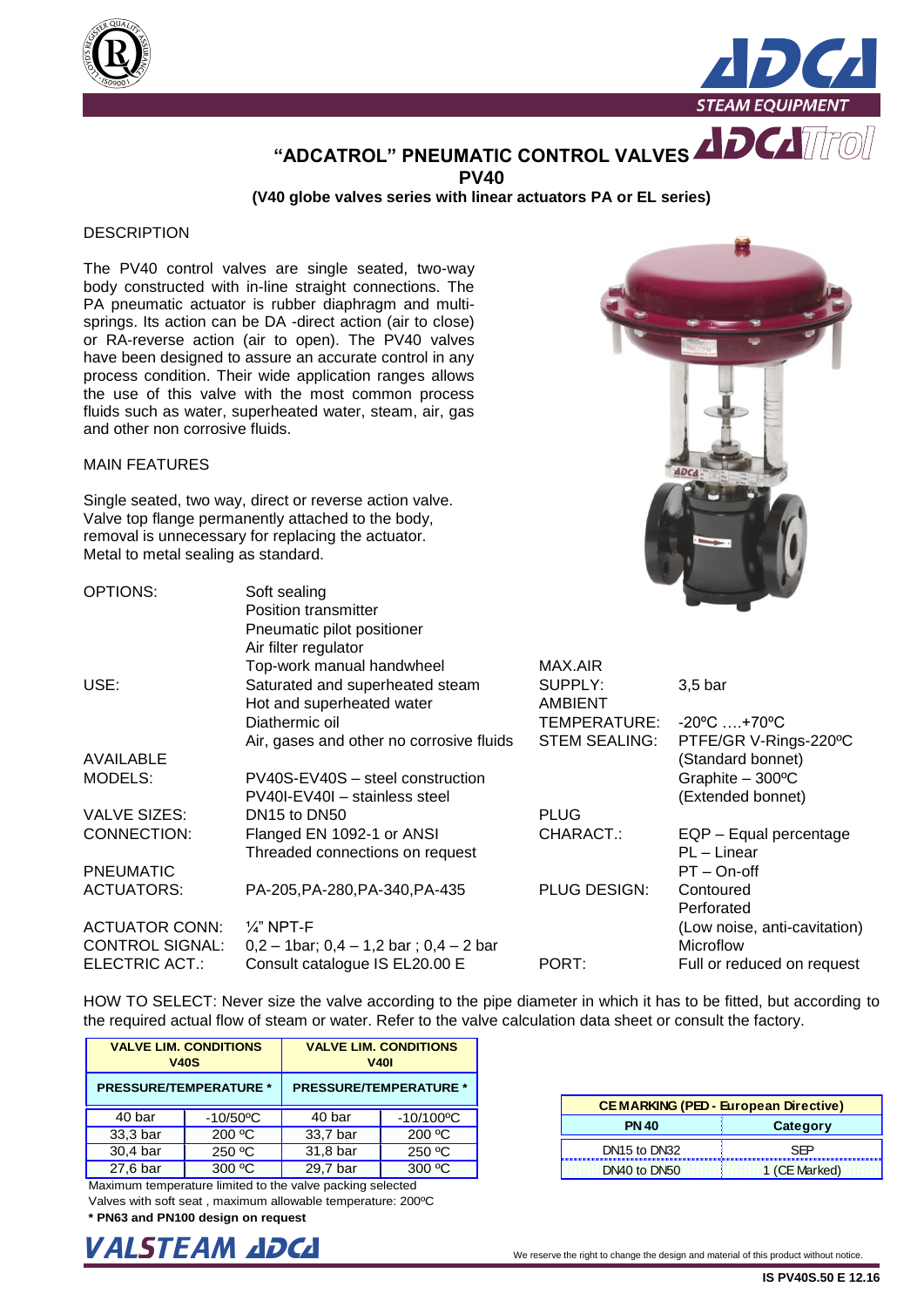







| <b>DIMENSIONS - VALVE BODY</b> |                      |                                   |                                   |           |               |                           |                |  |  |  |  |  |
|--------------------------------|----------------------|-----------------------------------|-----------------------------------|-----------|---------------|---------------------------|----------------|--|--|--|--|--|
| DN                             | EN<br><b>FLANGES</b> | <b>ANSI 150</b><br><b>FLANGES</b> | <b>ANSI 300</b><br><b>FLANGES</b> | в<br>(mm) |               | $C$ (mm)<br><b>BONNET</b> |                |  |  |  |  |  |
|                                | $A$ (mm)             | $A$ (mm)                          | $A$ (mm)                          |           | <b>STAND.</b> | <b>FINNED</b>             | <b>BELLOWS</b> |  |  |  |  |  |
| $15 - 1/2"$                    | 150                  | 184                               | 190                               | 71        | 75            | 140                       | 267            |  |  |  |  |  |
| $20 - 3/4"$                    | 150                  | 184                               | 194                               | 71        | 75            | 140                       | 267            |  |  |  |  |  |
| $25 - 1"$                      | 160                  | 184                               | 197                               | 71        | 75            | 140                       | 267            |  |  |  |  |  |
| 32                             | 180                  |                                   |                                   | 75        | 83            | 163                       | 285            |  |  |  |  |  |
| $40 - 11/2"$                   | 200                  | 222                               | 235                               | 82        | 96            | 163                       | 285            |  |  |  |  |  |
| $50 - 2"$                      | 230                  | 254                               | 267                               | 97        | 100           | 182                       | 298            |  |  |  |  |  |





| <b>DIMENSIONS - ACTUATOR</b> |                |                                |                      |  |  |  |  |  |  |
|------------------------------|----------------|--------------------------------|----------------------|--|--|--|--|--|--|
|                              | $D$ (mm)<br>øE |                                |                      |  |  |  |  |  |  |
| <b>Type</b>                  | (mm)           | <b>DN15-50</b><br><b>DA/RA</b> | <b>WEIGHT</b><br>Kgs |  |  |  |  |  |  |
| PA-205                       | 210            | 235                            | 5,7                  |  |  |  |  |  |  |
| PA-280                       | 275            | 240                            | 8,8                  |  |  |  |  |  |  |
| PA-340                       | 335            | 265                            | 14,3                 |  |  |  |  |  |  |
| <b>PA-435</b>                | 430            | 295                            | 24,5                 |  |  |  |  |  |  |

|                |                        | <b>MATERIALS</b>     |                      |
|----------------|------------------------|----------------------|----------------------|
| POS.           | <b>DESIGNATION</b>     | <b>PV40S - EV40S</b> | <b>PV40I - EV40I</b> |
| 1              | Valve Body             | S355 J2 G3 / 1.0570  | AISI 316 / 1.4401    |
| $\overline{2}$ | <b>Bonnet</b>          | CF8 / 1.4308         | CF8 / 1.4308         |
| 3              | * Actuator (Steel)     | S235JRG2 / 1.0038    | S235JRG2 / 1.0038    |
|                | * Actuator (St. steel) | AISI304 / 1.4301     | AISI304 / 1.4301     |
| 4              | Diaphragm              | NBR70                | NBR70                |
| 5              | Yoke (steel)           | C45E / 1.1191        | C45E / 1.1191        |
|                | Yoke (st. steel)       | AISI304 / 1.4301     | AISI304 / 1.4301     |
| 6              | Valve plug             | St.Steel - PTFE/GR   | St.Steel - PTFE/GR   |
| $\overline{7}$ | Standard packing       | PTFE/GR              | PTFE/GR              |

**\* Electric actuator : see IS EL20.00 E**

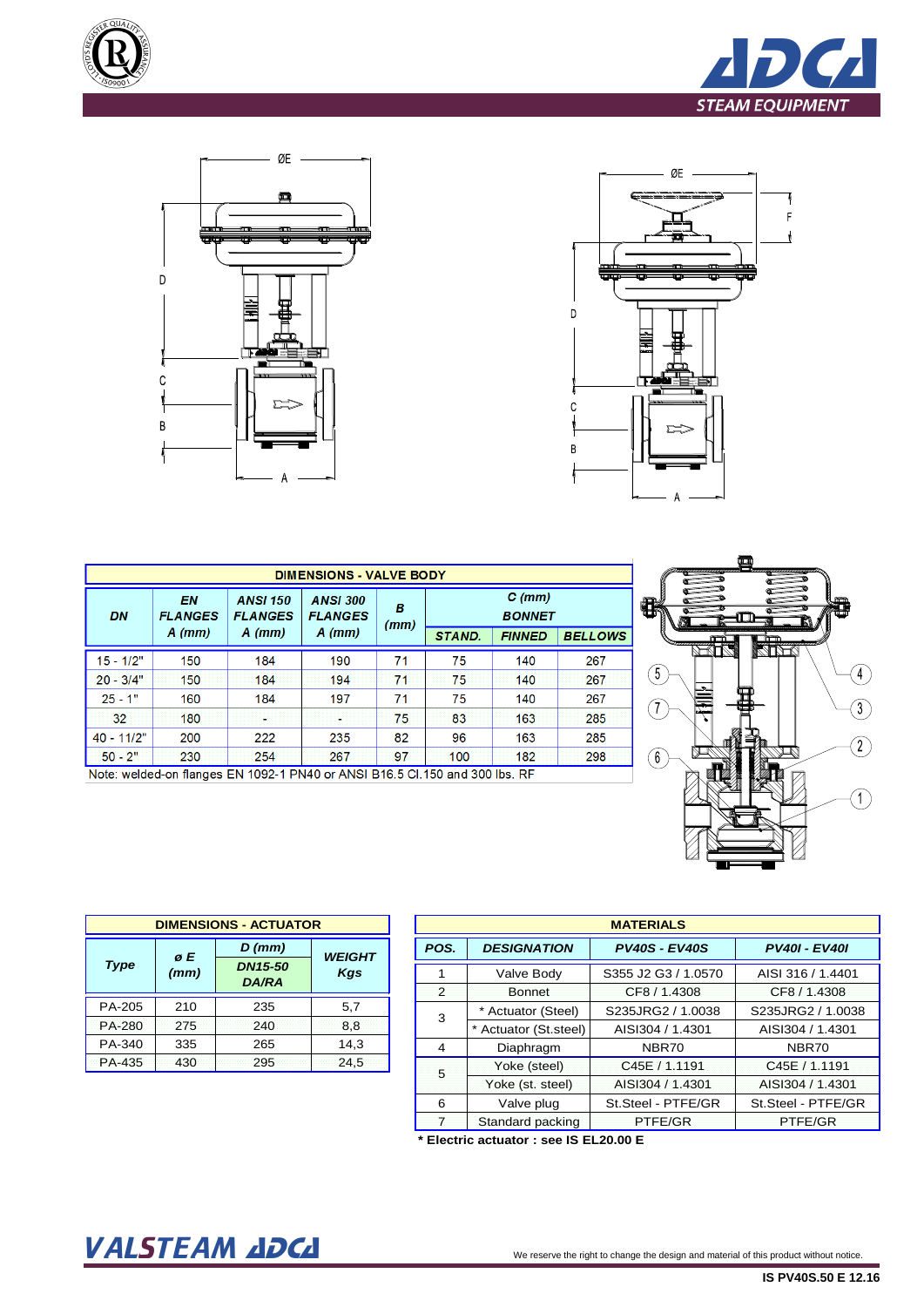



| <b>FLOW RATE COEFFICIENTS</b>                   |             |             |             |             |             |             |  |  |  |  |  |
|-------------------------------------------------|-------------|-------------|-------------|-------------|-------------|-------------|--|--|--|--|--|
| <b>SIZES</b>                                    |             |             |             |             |             |             |  |  |  |  |  |
|                                                 | <b>DN15</b> | <b>DN20</b> | <b>DN25</b> | <b>DN32</b> | <b>DN40</b> | <b>DN50</b> |  |  |  |  |  |
| 15.4<br><b>Kvs</b><br>3.8<br>22.2<br>5.1<br>9.4 |             |             |             |             |             |             |  |  |  |  |  |

Kvs in m3/h , see data sheet IS PV10.00 E ; For conversion  $Kvs = Cv(US) \times 0.855$ 

| <b>ACTUATOR STROKE IN mm</b>                       |             |             |             |             |             |             |  |  |  |  |  |
|----------------------------------------------------|-------------|-------------|-------------|-------------|-------------|-------------|--|--|--|--|--|
| <b>SIZES</b>                                       |             |             |             |             |             |             |  |  |  |  |  |
|                                                    | <b>DN15</b> | <b>DN20</b> | <b>DN25</b> | <b>DN32</b> | <b>DN40</b> | <b>DN50</b> |  |  |  |  |  |
| <b>Stroke</b><br>20<br>20<br>20<br>20<br>20.<br>20 |             |             |             |             |             |             |  |  |  |  |  |

|                 | MAX. PERM.PRESS.DROP IN bar - N.C. (fluid to open) -Reverse action actuator (air signal to open) |             |                                                                         |                |    |              |     |  |             |              |  |
|-----------------|--------------------------------------------------------------------------------------------------|-------------|-------------------------------------------------------------------------|----------------|----|--------------|-----|--|-------------|--------------|--|
| <b>ACTUATOR</b> | <b>CONTROL</b>                                                                                   |             |                                                                         |                |    | <b>SIZES</b> |     |  |             |              |  |
|                 | <b>SIGNAL</b>                                                                                    | <b>DN15</b> | <b>DN20</b><br><b>DN25</b><br><b>DN32</b><br><b>DN40</b><br><b>DN50</b> |                |    |              |     |  | <b>DN80</b> | <b>DN100</b> |  |
|                 | $0.2 \div 1$ bar                                                                                 | 6           | 6                                                                       | 5              |    |              |     |  |             |              |  |
| <b>PA-205</b>   | $0,4 \div 1,2$ bar                                                                               | 10          | 10                                                                      | $\overline{7}$ |    |              |     |  |             |              |  |
|                 | $0.4 \div 2$ bar                                                                                 | 12          | 12                                                                      | 9              |    |              |     |  |             |              |  |
|                 | $0.2 \div 1$ bar                                                                                 | 28          | 26                                                                      | 16             | 8  | 6            | 3,5 |  |             |              |  |
| <b>PA-280</b>   | $0.4 \div 1.2$ bar                                                                               | 40          | 38                                                                      | 20             | 12 | 10           | 5   |  |             |              |  |
|                 | $0.4 \div 2$ bar                                                                                 | 50          | 45                                                                      | 25             | 16 | 12           | 6,5 |  |             |              |  |
|                 | $0.2 \div 1$ bar                                                                                 | 60          | 60                                                                      | 50             | 20 | 12           | 10  |  |             |              |  |
| <b>PA-340A</b>  | $0,4 \div 1,2$ bar                                                                               | 80          | 80                                                                      | 60             | 30 | 16           | 13  |  |             |              |  |
|                 | $0.4 \div 2$ bar                                                                                 | 100         | 100                                                                     | 80             | 40 | 20           | 18  |  |             |              |  |
|                 | $0.2 \div 1$ bar                                                                                 |             |                                                                         |                |    | 40           | 25  |  |             |              |  |
| <b>PA435A</b>   | $0,4 \div 1,2$ bar                                                                               |             |                                                                         |                |    | 48           | 30  |  |             |              |  |
|                 | $0.4 \div 2$ bar                                                                                 |             |                                                                         |                |    | 55           | 45  |  |             |              |  |

The pressure drop values are referred to closed valves. They have been verified by a control signal coming from an electro-pneumatic converter with an enduring minimum signal of 0,2 bar.

The actuator press. drops given with closed valve for the actuator signal 0,4 - 2 bar are also valid for ON-OFF service with air supply at 2,4 bar. Special spring drops available on request.

The pressure drop values must be used within the body rating limits.

For electric actuator selection please consult catalogue IS EL.20.00 E or our technical department.

| MAX. PERM.PRESS.DROP IN bar - N.O.(fluid to open) -Direct action actuator (air signal to close) |                                |             |             |                   |             |             |                |             |             |              |  |
|-------------------------------------------------------------------------------------------------|--------------------------------|-------------|-------------|-------------------|-------------|-------------|----------------|-------------|-------------|--------------|--|
| <b>ACTUATOR</b>                                                                                 | <b>SIZES</b><br><b>CONTROL</b> |             |             |                   |             |             |                |             |             |              |  |
|                                                                                                 | <b>SIGNAL</b>                  | <b>DN15</b> | <b>DN20</b> | <b>DN25</b>       | <b>DN32</b> | <b>DN40</b> | <b>DN50</b>    | <b>DN65</b> | <b>DN80</b> | <b>DN100</b> |  |
| <b>PA-205</b>                                                                                   | $0.2 \div 1$ bar               | 16          | 16          | $12 \overline{ }$ | 5           |             |                |             |             |              |  |
|                                                                                                 | $0.4 \div 2$ bar               | 25          | 24          | 16                | 7,5         |             |                |             |             |              |  |
| <b>PA-280</b>                                                                                   | $0.2 \div 1$ bar               |             |             | 19                | 10          | 8           | $\overline{4}$ |             |             |              |  |
|                                                                                                 | $0.4 \div 2$ bar               |             |             | 25                | 20          | 16          | 7              |             |             |              |  |
| <b>PA-340A</b>                                                                                  | $0.2 \div 1$ bar               |             |             |                   | 17          | 16          | 10             |             |             |              |  |
|                                                                                                 | $0.4 \div 2$ bar               |             |             |                   | 28          | 26          | 25             |             |             |              |  |

The actuator pressure drops given with closed valve, are obtained with the following air pressures supply:

Actuator signal 0,2 to 1 bar : air supply 1,2 bar

Actuator signal 0,4 to 2 bar : air supply 2,4 bar

The actuator press. drops given with closed valve for the actuator signal 0,4- 2 bar are also valid for ON-OFF service with air supply at 2,4 bar. Special spring drops available on request.

The pressure drop values must be used within the body rating limits.

For electric actuator selection please consult catalogue IS EL.20.00 E or our technical department.